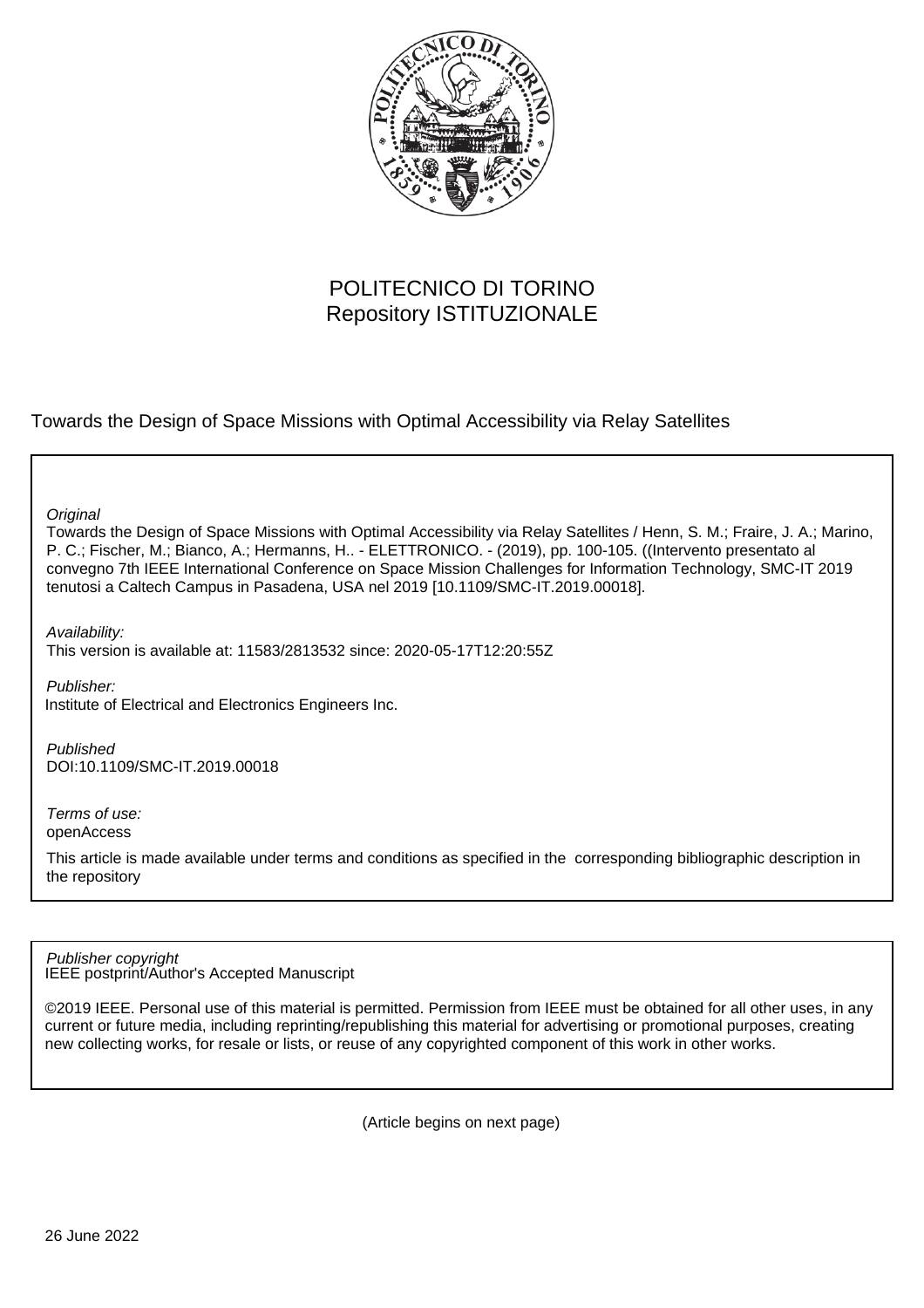# Towards the Design of Space Missions with Optimal Accessibility via Relay Satellites

Santiago M. Henn<sup>∗</sup>, Juan A. Fraire<sup>†‡§</sup>, Pablo C. Marino<sup>∗</sup>, Maximiliano Fischer<sup>∗</sup>, Andrea Bianco<sup>§</sup>, Holger Hermanns<sup>‡</sup>

<sup>∗</sup>Comision Nacional de Actividades Espaciales (CONAE), Argentina ´

<sup>†</sup>CONICET - Universidad Nacional de Córdoba, Córdoba, Argentina

<sup>‡</sup>Saarland University, Saarland Informatics Campus, Saarbrücken, Germany

§Dipartimento di Elettronica, Politecnico di Torino, Torino, Italy

*Abstract*—Satellites on low-Earth orbit usually have scarce opportunities to contact ground stations. Resulting contact windows define the satellite *access time*, which depends on the satellite's orbit and the ground facilities distribution on Earth's surface. In recent years, the cost of constructing and launching small satellites has decreased dramatically, introducing a new possibility for space agencies: to take into consideration small relay satellites to increase access times. This paper presents Maximum Asset Accessibility Algorithm (M3A), a novel methodology based on simulated annealing parametric search to design satellite missions with maximum access times. Orbit constraints and possible locations for ground facilities are considered on the task of selecting the optimal combination of orbital parameters for the assets of a space mission. Results show that the use of M3A drastically reduces the required design time, while providing parameters of similar quality than those obtained by processordemanding brute force search.

### I. INTRODUCTION

Satellites are typically classified by their orbital parameters. Specifically, the semi-major axis of a satellite orbiting the Earth determines three main groups: (*i*) Low-Earth Orbit (LEO) which corresponds to heights between 400 and 1000 Km, (*ii*) Medium-Earth Orbit (MEO) for heights around 10000 km, and (*iii*) High-Elliptical Orbits (HEO), which fall between LEO and MEO with high eccentricity. A fourth group called High Earth Orbit, is exclusively used for geosynchronous satellites [11]. In all cases, the orbital elements determine the amount of time that a satellite can be accessed from a given ground station location.

For LEO satellites, the proximity to the Earth's surface makes very short and opportunistic contacts with ground stations be the default. To maximize access times, a careful selection of orbital elements and/or ground stations placement is needed. This presents two obstacles: the orbit of the satellite might present hard constraints in terms of parameters (such as the LEOs used for Earth observation) and the cost associated with constructing or hiring ground stations at different locations. Relay networks can provide a solution for both limitations [6], [7], [8], composed of satellites fulfilling the primary mission objectives and supported by *relay satellites* relaying the data to a nearby ground station.

The use of a large number of ground stations or of relay satellites is not new. Leading space agencies such as NASA or ESA have used these strategies and continue to do so, mostly on sensible missions such as the International Space Station [9], [10]. These endeavors are always challenging and require a considerabel financal budget, which is prohibitive for the majority of small agencies or, nowadays, companies. Nevertheless, the advances in technology allows the development of smaller satellites, which combined with reduced launch costs, brings the possibility of satellite missions based on relay nodes in simpler and budget-constrained projects [1].

Simulating access times for a specified mission configuration and duration is a costly process, especially in terms of computing power. In particular, it requires the use of an orbital propagator and knowledge of what assets and constraints have to be taken into account. This information is not always available at early stages of the mission. Furthermore, a significant group of orbital/ground parameters are left open, but need to be explored, especially in relay missions. This drastically increases the degrees of freedom of the analysis. In this context, considering every possibility by brute force will ensure the best option at a great processing cost.

Finding the optimal solution of a given space mission architecture is a fundamental step towards defining and validating high and low-level mission requirements, weather or not based on relay satellites. Heuristics can be leveraged both for finding a quick solution that efficiently meets the mission objective, while being close to the optimal mission parameters [12], [13]. In this paper, we prove that the use of heuristic parametric search algorithms is a valuable tool for mission design and analysis, especially suited for problems where a classical brute force approach is slow or unfeasible. We present Maximum Asset Accessibility Algorithm (M3A), a simulated annealing technique closely tied to state-of-theart satellite propagators. M3A is validated by designing a realistic relay-based mission. Resulting accessibility metrics are compared with those obtained by brute force, showing that M3A solution is very close to the optimal set, at a fraction of the processing time.

This paper is structured as follows. In Section II, the simulated annealing M3A technique is introduced including a discussion of the parameters considerations for space dynamics. In Section III an appealing and realistic case study is presented and analyzed by M3A as well as compared to determine the value of the algorithm in relay-based mission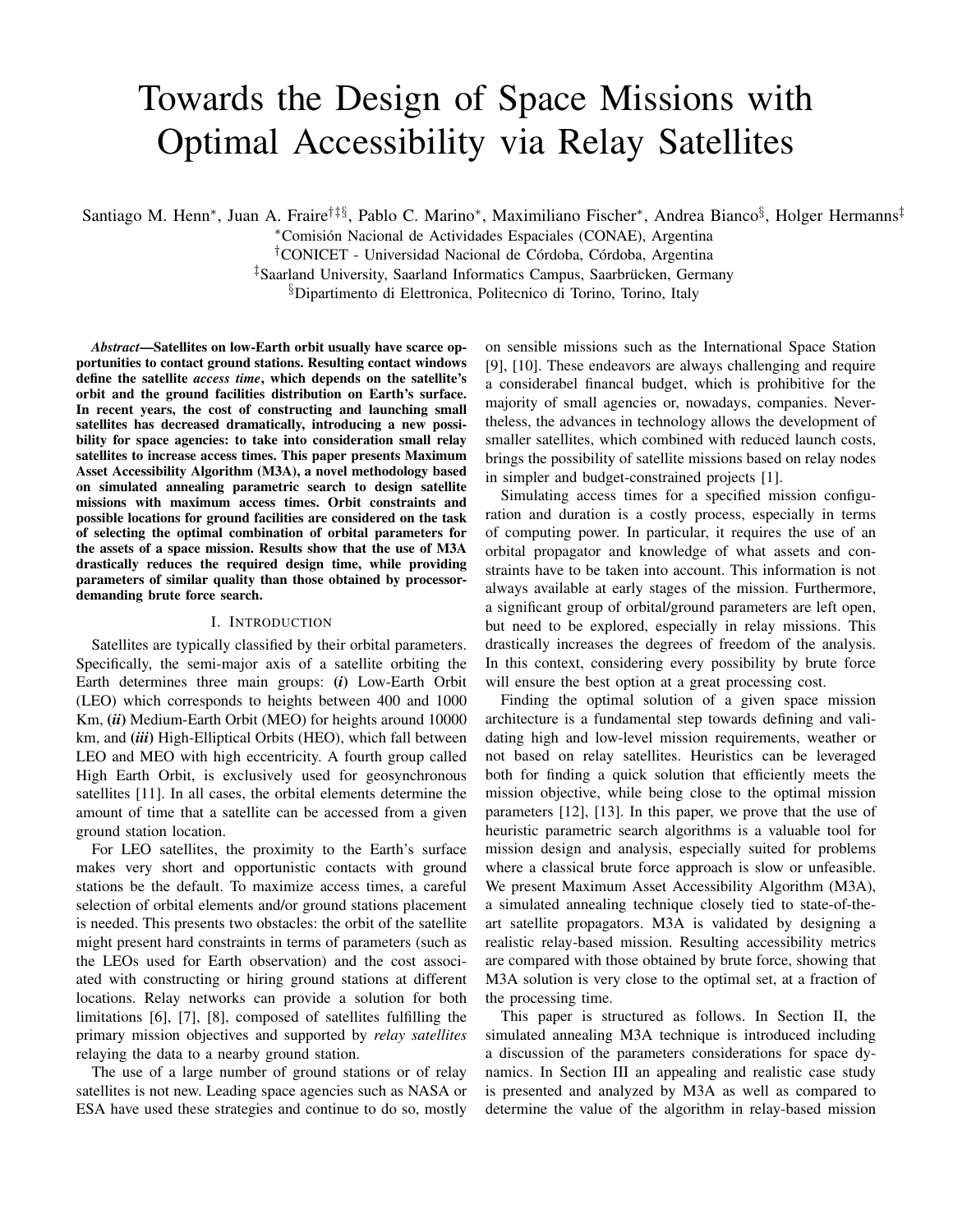design. Finally, Section IV concludes and closes the paper.

# II. SYSTEM MODEL

# *A. Assets access times*

Access time is defined as the period of time where there is a possibility of establishing contact between two assets. We will define two types of contacts between ground stations and satellites: *direct* and *indirect*. Direct contact refers to a direct link between two assets (e.g. an RF link between a ground station and a satellite) while indirect contact refers to any link that uses one or more relays as intermediary, as illustrated in Figure 1.



Fig. 1. Direct and Indirect Links.

Given that there is an extensive and reliable communication network on the Earth's surface, it is assumed that ground stations are networked with mission operations via direct link. For contacts between ground facilities and satellites, or between satellites and satellites, we will declare them to be feasible whenever a direct straight line of sight is present between the assets. However, constraints can be applied, such as height above the horizon (a.k.a. elevation).

The input data for obtaining the overall system access time is composed of lists of direct link events between any two assets in the system, for a specified period of analysis time. This list is provided by the orbit propagator and can be seen as a set of time intervals, which represents the initial  $(ti)$  and final  $(tf)$  times for the access period, for a total of n events between an asset  $M$  and an asset  $N$ :

$$
\begin{Bmatrix} ti_1 & tf_1 \\ ti_2 & tf_2 \\ \dots & \dots \\ ti_n & tf_n \end{Bmatrix}_{\text{A}\text{sset }M \to \text{A}\text{sset }N}
$$

There are three types of access groups, based on the type of assets that are in contact: ground station (GS), mission satellite (MS) and relay satellites (RELAY). The groups and their interaction intersect as shown in Figure 2.

- GS to RELAY: all intervals where a given ground station has direct link access to given member of the relay network.
- GS to MS: all intervals where a given ground station has direct link access to a given member of the flight segment.
- MS to RELAY: all intervals where a given member of the flight segment has access to a given member of the relay network.

#### *B. Cost function*

A cost function can be defined with the objective of optimizing assets access times. Some considerations are presented as follows.



Fig. 2. Types of access groups according to assets.

- *Relay network with Inter-Satellite Link (ISL):* Members of the relay network might have the capability of communicating with each other via ISLs. In this case, when flying in low-Earth orbits, it is possible to choose a topology in which a satellite in a network has continuous direct link access to another. This is the case of an along-track formation where satellites shares the same orbital plane. In any case, by relying on ISLs, mission satellites can indirectly access the ground segment and thus increase the access time. In Figure 2, this is represented by the intersection between GS to RELAY and MS to RELAY (RELAY to GS and MS). If maximizing the real-time access is a requirement for a mission, it can be included in the cost function.
- *Usage of relay networks in delayed time (Store and Forward):* Relay satellites can be used as data collection systems or time-tagged command upload. Any time that the flight segment contacts the relay network, it can not only download data to be transferred later to the ground segment (as a data collection system would do), but also be commanded by previously uploaded timetagged commands onto the relay satellites. These types of accesses are represented by the MS to RELAY section in Figure 2.
- *Minimizing redundant accesses:* Although the objective is to maximize access times, some redundant contacts have to be especially considered in the cost function, as they might not be desirable. This applies to any redundant contact to the relay network and most importantly, to overlapping contacts with the flight segment, represented in Figure 2 by the intersection between GS to RELAY and GS to MS (GS to RELAY and MS). The fact is that a mission is unlikely to need access to the relay network at the same time that it has access to the flight segment. In some cases, however, such a feature can be leveraged in the cost function to enhance redundancy.

Taking these considerations into account, an example cost function is defined using a) the total access time from ground segment ( $i$  stations) to flight segment ( $k$  satellites) via indirect real-time link through the the relay network  $(i$  satellites), b) the total access time from the the MS to the relay network via direct link, and c) the overlapped times between ground seg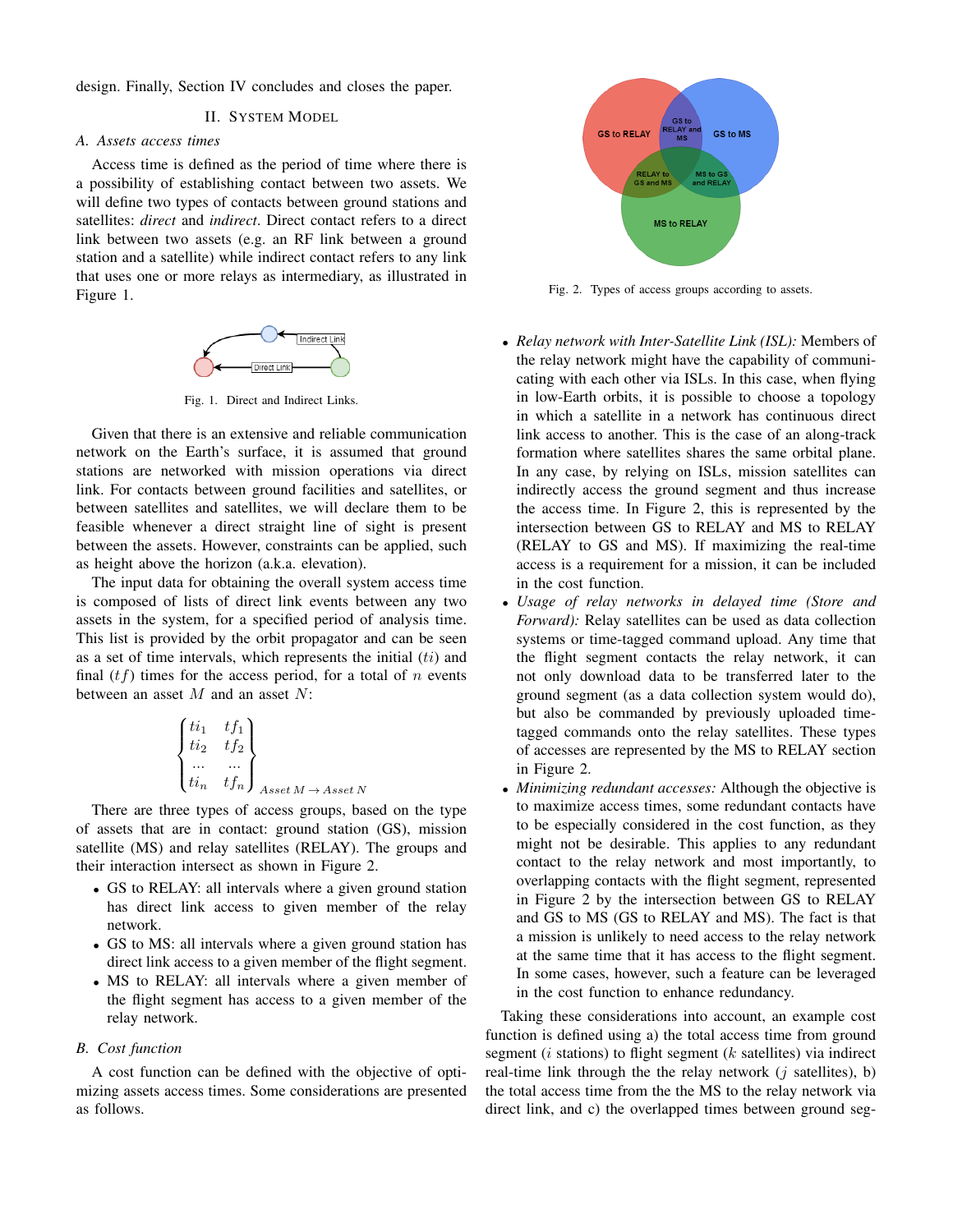ment to flight segment and ground segment to relay network.

$$
Cost = \sum GS_i \rightarrow Relay_j + \sum MS_k \rightarrow Relay_j
$$

$$
-\sum \{GS_i \rightarrow Relay_j\} \cap \{GS_i \rightarrow MS_k\} \tag{1}
$$

It is important to note that the sum symbols stands for the total amount of time that there is a contact between one set of assets to the other. This implies that overlapping times are excluded. For example: if the ground segment has access to more than one satellite of the Relay Network at any given time, it is considered a single access. On the other hand, the intersection symbol serves to indicate the overlapping or 'intersecting' times, where redundant access to the flight segment via direct and indirect link from the ground segment is happening.

# *C. Simulated Annealing*

To optimize the cost function, a combinatorial search space needs to be explored. Kirkpatrick, Gelatt and Vecchi developed the simulated annealing technique for solving combinatorial optimization problems back in 1983 [3]. In this article, we leverage this technique.

In local combinatorial optimization, special care needs to be taken as (greedy) search can fall in local optima. Simulated annealing is an approach that attempts to avoid such issue by allowing an occasional downhill move. The method is motivated by a physical analogy on crystal growth processes [4]. The execution is based on a random number generator and a control parameter known as *temperature*. The algorithm, listed in Figure 3 involves a pair of nested loops and two additional parameters: a *cooling ratio*  $r$ ,  $0 < r < 1$ , and an integer *temperature length* L. In Step 3 of the algorithm, the term *frozen* refers to a state in which no further improvement in  $cost(S)$  seems likely. The core of this procedure is the loop at Step 3.1. Note that  $e^{\frac{-A}{T}}$  will be a number in the interval  $(0, 1)$  when A and T are positive, which can be interpreted as a probability that depends on  $A$  and  $T$ . The probability that a downhill move of size A will be accepted diminishes as the temperature declines, and, for a fixed temperature  $T$ , small uphill moves have higher probabilities of acceptance than large ones. Furthermore, the concept of *resets* will be used. If the algorithm loops by a given number of iterations

| 1. | Get an initial solution S.                              |  |  |
|----|---------------------------------------------------------|--|--|
| 2. | Get an initial temperature $T > 0$ .                    |  |  |
| 3. | While not yet frozen do the following.                  |  |  |
|    | 3.1 Perform the following loop L times.                 |  |  |
|    | 3.1.1 Pick a random neighbor S' of S.                   |  |  |
|    | 3.1.2 Let $\Delta = \text{cost}(S') - \text{cost}(S)$ . |  |  |
|    | 3.1.3 If $\Delta > 0$ (uphill move),                    |  |  |
|    | Set $S = S'$ .                                          |  |  |
|    | 3.1.4 If $\Delta \le 0$ (downhill move),                |  |  |
|    | Set $S = S'$ with probability $e^{-\Delta/T}$ .         |  |  |
|    | 3.2 Set $T = rT$ (reduce temperature).                  |  |  |
|    | Return S.                                               |  |  |

Fig. 3. Generic simulated annealing algorithm.

without finding a better solution, it will reset to the last best known set of parameters.

### *D. Neighbour Search*

In the simulated annealing algorithm, moving to a neighbour solution refers to finding a new set of parameters to evaluate the cost function. This can be done in two ways: fully random or with some control over the chosen parameter set. In the first case, the algorithm alters one or more parameters *moving* it within a finite search space based on a uniform random number generator. The second case involves a criterion depending on the current algorithm state, and can also involve a reduction on the search interval. Reducing the search interval produces convergence in late iterations, resulting in the algorithm functioning with a greed or hill climbing behaviour once a certain amount of the search space has been explored.

In the context our application, ground stations are represented in the parameter set by a list of coordinates of possible locations. In the case of satellites, orbital elements have defined limits that need to be considered. These limits can be further constrained taking into account some mission parameters such as launching capabilities or maximum range between satellites. In Table I, we present a list of orbital elements considered and the initial search interval.

TABLE I SPACE SEGMENT PARAMETER BOUNDS

| Orbital Element                    | Search Limits         |
|------------------------------------|-----------------------|
| Semi-major axis (a)                | Admitted launch range |
| Inclination (i)                    | $0 - 180$ (degrees)   |
| Long. of Ascending Node $(\Omega)$ | $0 - 360$ (degrees)   |
| Argument of periapsis $(\omega)$   | $0 - 360$ (degrees)   |
| Eccentricity (e)                   |                       |

It is of interest to further constrain the satellite parameter search space if targetting a desired formation. For example, satellites sharing the same orbit at different values of periapsis (along-track formation), renders a configuration that can be obtained with the same launcher, and can be designed to ensure ISL at constant distance between satellites. For an along-track formation, the limits have to be set according to the satellites height, and the desired margin above the earth for the line of sight between them. According to the Figure 4, for a given satellite formation height (H), the radius of the Earth (Rt) and a margin accounting for the atmosphere (atm) in a circular orbit, the maximum separation is given by:

$$
\alpha = 2\cos^{-1}\left(\frac{Rt + atm}{H}\right) \tag{2}
$$

# *E. Maximum Accessibility Algorithm*

The proposed simulated annealing algorithm is coined Maximum Asset Accessibility Algorithm (M3A). M3A can be depicted in eight steps, as illustrated in Figure 5. In S1 the assets initial states and the period and time step of analysis are defined. In S2 and S5 the orbit is propagated using an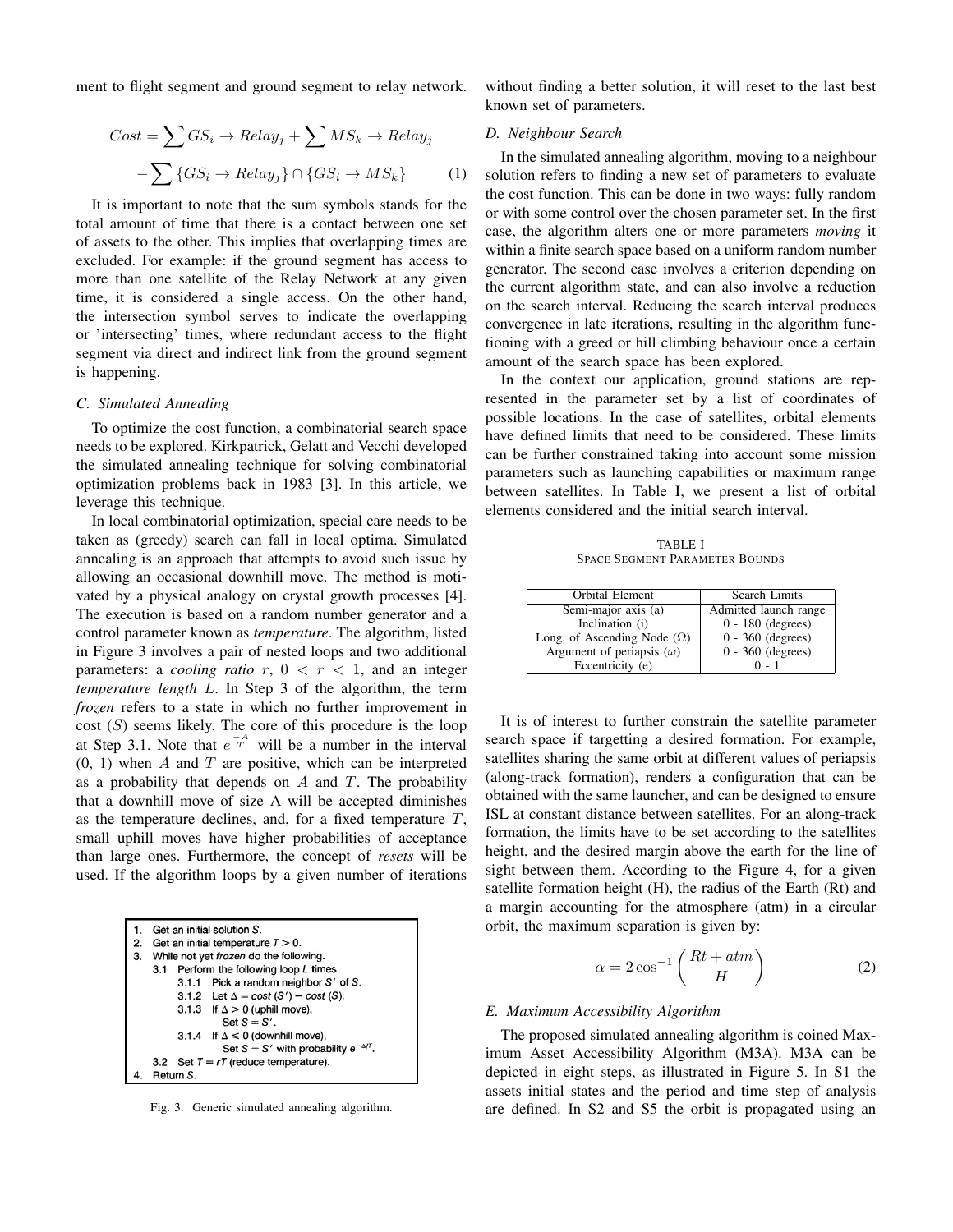

Fig. 4. Satellite formation phase.

orbit propagator, some options are J2, SGP4 or HPOP [5], [14]. As the precision of the propagator increases and the time step of analysis decreases, more computational resources will be required to execute the algorithm. In S3 and S6, the cost function is computed. In S4 the M3A algorithm finds a neighbour solution for the current iteration. In S7, the neighbour solution can be accepted either because the cost function has increased its value, or because the probabilistic criteria described in the annealing process is met. Lastly, in S8, the M3A algorithm checks if the stop criteria is fulfilled: either the temperature has decreased enough, or certain number of iterations have been successfully executed.



Fig. 5. M3A Algorithm flow

#### III. CASE STUDY

To illustrate the M3A performance, the following case study is proposed. An hypothetical mission needs to put a satellite in a Low Earth Orbit with strong constraints. Said mission accounts for two ground stations, and budget to put three relay Cubesats flying in formation at a given height in a circular orbit, with continuous contact (ISL) between consecutive members of the formation. The goal is to optimize the inclination (i), Right Ascension of the Ascending Node  $(Ω)$ and Argument of Perigee  $(\omega)$  of the relay network. Given that the Cubesats are flying in formation, the only parameter that will differ between them is the argument of perigee. Taking this into consideration, the parameter selected to be optimized will be the angle separation between them or *phase shift*, which will be considered equal among all relay satellites<sup>1</sup>.

TABLE II GROUND AND SPACE SEGMENT PARAMETERS

| Ground Station |                | Latitude            | Longitude        |  |
|----------------|----------------|---------------------|------------------|--|
| CETT $(ET 1)$  |                | $-31.5253$          | -64.4628         |  |
|                | Tolhuin (ET 2) | $-54.5065$          | $-67.0699$       |  |
|                |                |                     |                  |  |
| Satellite      |                | Parameter           | Value            |  |
| MS             |                | Semi-major axis (a) | 6993 Km          |  |
| MS             |                | Eccentricity        |                  |  |
| MS             |                | Inclination (i)     | 97.16 degrees    |  |
| MS             |                | Ω                   | $211.41$ degrees |  |
| МS             | $\omega$       |                     | 79.57 degrees    |  |
| Relay (All)    |                | a                   | 7371 Km          |  |
| Relay (All)    |                | Eccentricity        |                  |  |
| Relay (All)    |                | inclination (i)     | TBDA             |  |
| Relay (All)    |                | Ω                   | TBDA             |  |
| Relay 1        | $\omega$       |                     | TBDA             |  |
| Relay 2        |                | $\omega$            | TBDA             |  |
| Relay 3        |                | $\omega$            | TBDA             |  |

This data is summarized in Table II, where TBDA stands for *to be determined by the algorithm*. The mission's satellite orbital elements stands for a realistic LEO Earth observation mission satellite which will be referred to as MS. The relay satellites will be named as Relay N where  $N = 1, 2$  or 3. The analysis time is a 6-day period from July  $1^{st}$ , 2019 to July  $7^{th}$ , 2019.

Regarding the M3A, equation (1) will be used as the cost function. The minimum phase shift for the relay satellites is set to 5 degrees, and the maximum is given by the equation (2). The cost function will be visualized as percentage of the analysis period covered, meaning that 100% equals continuous access between the ground segment and the Relay Network and continuous access between the flight segment and the Relay Network. The free version of the System Tool Kit<sup>TM</sup>(STK) will be used to propagate the orbits and obtain the access times.

*1) Brute Force Analysis:* To establish a baseline for comparison, a brute force analysis is performed with 10 degrees steps for inclination in a range from 0 to 180, 10 degrees step for the longitude of the ascending node in a range from -90 to 270, and 5 degrees step in a range from 5 to 53.85. This last figure is obtained from applying the equation (2). This analysis required 4536 iterations, the cost function values through iterations can be observed in Figure 6. The maximum value obtained for the cost function is 53.56%. Results for the optimization parameters using the brute force are showed in Table III. It is evident that the best phase shift value obtained is the maximum allowed by the algorithm. If this parameter is frozen, it is possible to plot the cost function against  $\Omega$  and inclination, where multiple local maximums are evidenced, as shown in Figure 7. This type of behaviour makes heuristics capable of backing out from unattractive local optima especially useful, as previously discussed in Section II.

*2) M3A Algorithm:* Optimization using M3A algorithm is performed with the following parameters:

- Starting temperature:  $Ti = 67.221$
- Final temperature:  $T f = 1$

 ${}^{1}$ A first guess on the optimal formation might be based on the maximum separation of relays as per Figure 4, however, this will also depend on the mission satellite orbit and the ground station location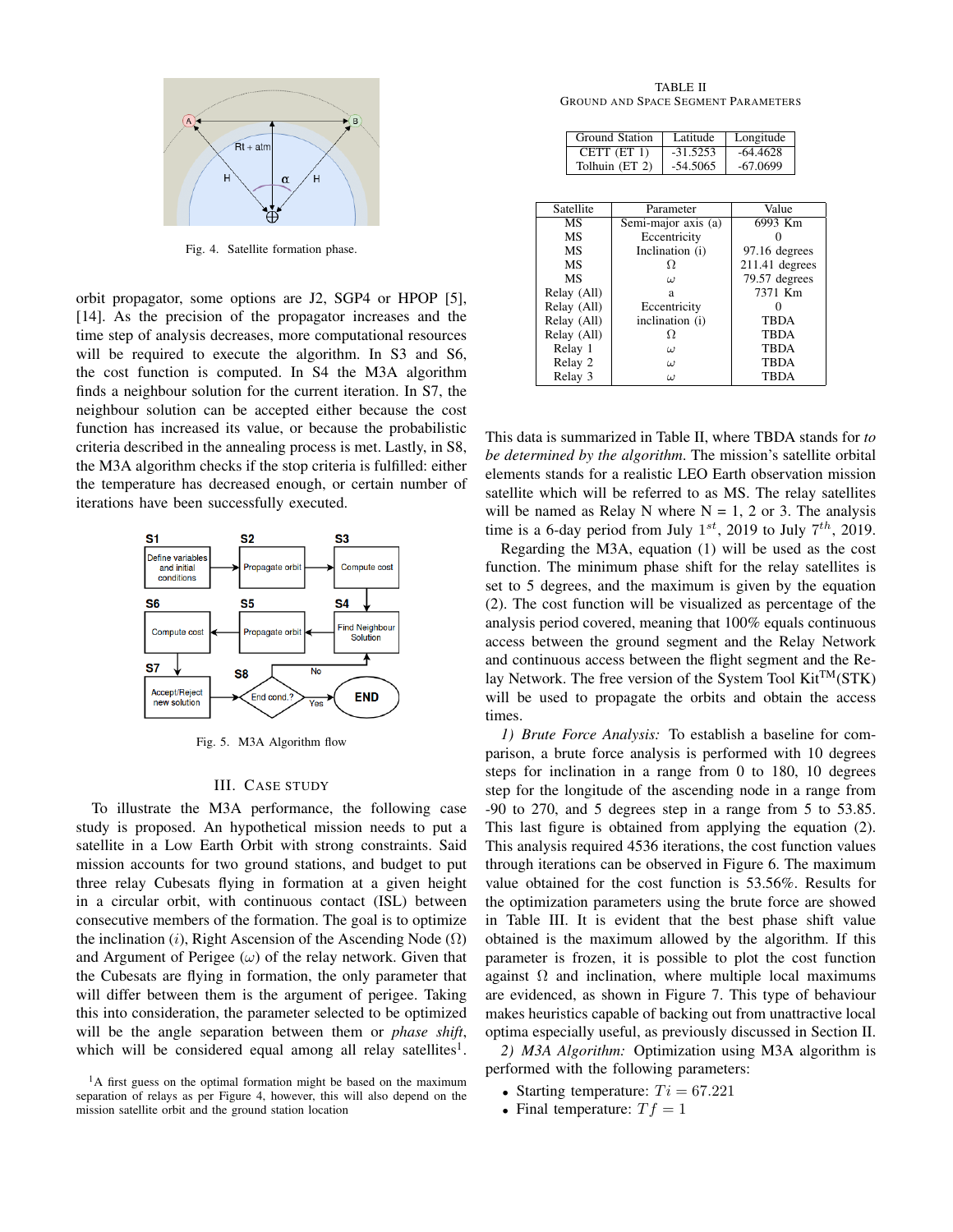# • Temperature reduction factor:  $r = 0.9832$

By running M3A for 250 iterations, the maximum value for the cost function obtained is 53.792%. The cost function values through iterations can be observed in Figure 8, while variation of parameters across iterations are showed in Figure 9. Final results for the optimization parameters are showed in Table IV.

#### *A. Results analysis and comparison*

The best value obtained by the cost function only varies by 0.43% between brute force and M3A methods. The M3A approach obtained the best value due to the unrestricted step in the parameters, unlike the brute force method where this constraint was applied to avoid excessive process time.



Fig. 6. Cost function values through iterations in brute force approach

TABLE III PARAMETERS OBTAINED BY BRUTE FORCE

| Satellite   | Parameter       | Value [degrees] |
|-------------|-----------------|-----------------|
| Relay (All) | inclination (i) | 60              |
| Relay (All) |                 | 220             |
| Relay 1     | ω               | 53.85           |
| Relay 2     | ω               | 107.72          |
| Relay 3     | $\iota$         | 161.57          |



Fig. 7. Cost function against  $\Omega$  and inclination in brute force approach

Moreover, the optimization method was approximately 23 times faster than brute force. Simulating by brute force at smaller steps in a closer interval around the best value obtained earlier and considering the maximum phase shift, is possible to obtain a better optimal value. Running 400 iterations closer to the optimal point, provides a final cost of 54.063%. Resulting values can be observed in Figure 10. The resulting parameters are summarized in Table V and illustrated in Figures 11 and 12.

Results show that, for the proposed scenario, relying only on

TABLE IV PARAMETERS OBTAINED BY M3A

| Satellite   | Parameter       | Value [degrees] |
|-------------|-----------------|-----------------|
| Relay (All) | inclination (i) | 58.57           |
| Relay (All) |                 | 202.15          |
| Relay 1     | ω               | 52.391          |
| Relay 2     | ω               | 104.78          |
| Relay 3     | $\iota$         | 157.17          |



Fig. 8. Cost function values through iterations in M3A approach



Fig. 9. Parameters variation through iterations in M3A approach